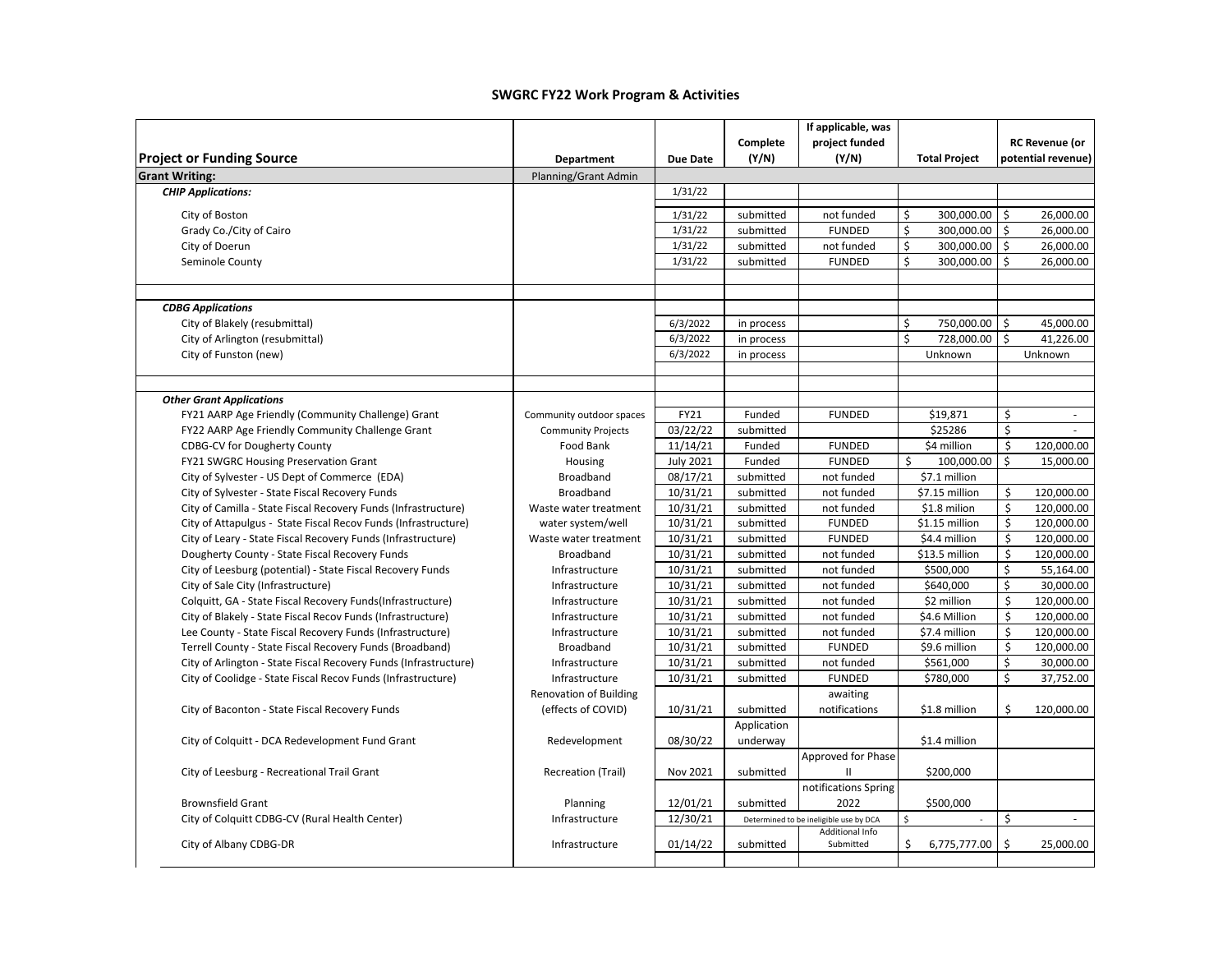|                                                                                     |                             |                 |                   | If applicable, was      |                      |                                             |
|-------------------------------------------------------------------------------------|-----------------------------|-----------------|-------------------|-------------------------|----------------------|---------------------------------------------|
| <b>Project or Funding Source</b>                                                    |                             | <b>Due Date</b> | Complete<br>(Y/N) | project funded<br>(Y/N) | <b>Total Project</b> | <b>RC Revenue (or</b><br>potential revenue) |
|                                                                                     | Department                  |                 |                   |                         |                      |                                             |
| <b>EDA Planning Partnership Grant</b>                                               | <b>Econ Dev/Planning</b>    |                 |                   | Y                       |                      | \$<br>210,000.00                            |
| CEDS Update (2019-2021 Grant)                                                       |                             | 12/2021         | complete          |                         | N/A                  | N/A                                         |
| EDA Planning Partnership Grant Application (2022-2024)                              |                             | 12/1/21         | Funded            |                         | \$<br>210,000.00     | \$<br>210,000.00                            |
| CEDS Full Plan (2022-2024 Grant)                                                    |                             | 09/30/22        | in process        |                         | N/A                  | N/A                                         |
|                                                                                     |                             |                 |                   |                         |                      |                                             |
| EDA Planning CARES Act (FY21/22 - 2 years)                                          | Econ Dev/Planning           |                 |                   | Y                       |                      | $\mathsf{\hat{S}}$<br>400,000.00            |
| Reseliency Plan                                                                     |                             | 06/30/22        | complete          |                         | N/A                  | N/A                                         |
| Local Govt Resource Guide                                                           |                             | 06/30/22        | complete          |                         | N/A                  | N/A                                         |
| Development of Economic Dev. Element in Comp Plans                                  |                             | 06/30/22        | in process        |                         | N/A                  | N/A                                         |
| <b>GARC/GDOT - REVAMP Contract</b>                                                  | GIS                         | 06/30/22        | ongoing           | Y                       |                      | \$<br>33,000.00                             |
|                                                                                     |                             |                 |                   | Y                       |                      | \$<br>19,248.00                             |
| <b>GDOT - Bike/Ped Planning Contract</b>                                            | Planning                    | 08/31/22        | ongoing           |                         | N/A                  | N/A                                         |
| Update regional bike/ped corridors<br>Conduct Sidewalk inventories in 2 communities | Note: FY21 Contract         | 08/31/22        | in process        |                         | N/A                  | N/A                                         |
|                                                                                     |                             | 08/31/22        | in process        |                         |                      |                                             |
| Crash screening analyis in 3 locations in region                                    | complete                    | 08/31/22        | in process        |                         | N/A                  | N/A                                         |
| Update bike/ped plan                                                                | FY22 contract began 9/1/21  | 08/31/22        | in process        |                         | N/A                  | N/A                                         |
| 2 Bike Safety Trainings                                                             |                             | 08/31/22        | scheduled         |                         | N/A                  | N/A                                         |
| <b>GDOT - 5304 Rural Transit Planning Contract</b>                                  | Planning                    | 06/30/22        | ongoing           | Y                       |                      | \$<br>27,441.00                             |
| <b>County Transit Plan</b>                                                          | <b>Colquitt County</b>      | 06/30/22        | in process        |                         | N/A                  | N/A                                         |
| Update Regional Transit Plan                                                        |                             | 06/30/22        | in process        |                         | N/A                  | N/A                                         |
| <b>DNR Historic Preservation Contract</b>                                           | Planning                    | 06/30/22        | ongoing           | Y                       |                      | $\mathsf{\dot{S}}$<br>4,090.90              |
| Information, Referral, Training                                                     |                             |                 |                   |                         | N/A                  | N/A                                         |
|                                                                                     |                             |                 |                   |                         |                      |                                             |
| <b>Grant Administration</b>                                                         | <b>Grant Administration</b> |                 |                   |                         |                      |                                             |
| <b>CDBG</b>                                                                         |                             |                 |                   |                         |                      |                                             |
| FY19 CDBG - City of Bronwood                                                        |                             | 07/31/21        | closed            | Y                       | \$<br>750,000.00     | l\$<br>36,935.00                            |
| FY20 CDBG - City of Attapulgus                                                      |                             | 10/16/22        | In process        | Y                       | \$<br>750,000.00     | $\mathsf{\hat{S}}$<br>45,000.00             |
| FY20 CDBG - City of Colquitt                                                        |                             | 10/16/22        | In process        | Y                       | \$<br>750,000.00     | \$<br>45,000.00                             |
| FY20 CDBG - City of Damascus                                                        |                             | 10/16/22        | In process        | Y                       | \$<br>600,000.00     | \$<br>36,000.00                             |
| FY20 CDBG - City of Sasser                                                          |                             | 10/16/22        | In process        | Y                       | \$<br>750,000.00     | \$<br>45,000.00                             |
| FY21 CDBG - City of Bronwood                                                        |                             | 2024            | In process        | Y                       | \$<br>749,510.00     | \$<br>45,000.00                             |
| FY21 CDBG - Terrell County                                                          |                             | 2024            | In process        | Y                       | \$<br>750,000.00     | \$<br>45,000.00                             |
| <b>CHIP</b>                                                                         |                             |                 |                   |                         |                      |                                             |
| FY17 CHIP - City of Meigs                                                           |                             | 01/31/22        | In process        | Y                       | \$<br>300,000.00     | 16,000.00<br>\$                             |
| FY17 CHIP - City of Moultrie                                                        |                             | 01/31/22        | In process        | Y                       | \$<br>300,000.00     | \$<br>16,000.00                             |
| FY18 CHIP - City of Dawson                                                          |                             | 07/31/22        | In process        | Υ                       | \$<br>300,000.00     | $\ddot{\mathsf{S}}$<br>16,000.00            |
| FY18 CHIP - City of Cordele                                                         |                             | 07/31/22        | In process        | Y                       | \$<br>300,000.00     | \$<br>18,000.00                             |
| FY18 CHIP - City of Colquitt                                                        |                             | 07/31/22        | In process        | Υ                       | \$<br>300,000.00     | \$<br>16,000.00                             |
| FY19 CHIP - City of Arlington                                                       |                             | 12/31/22        | In process        | Y                       | \$<br>300,000.00     | $\mathsf{\$}$<br>16,000.00                  |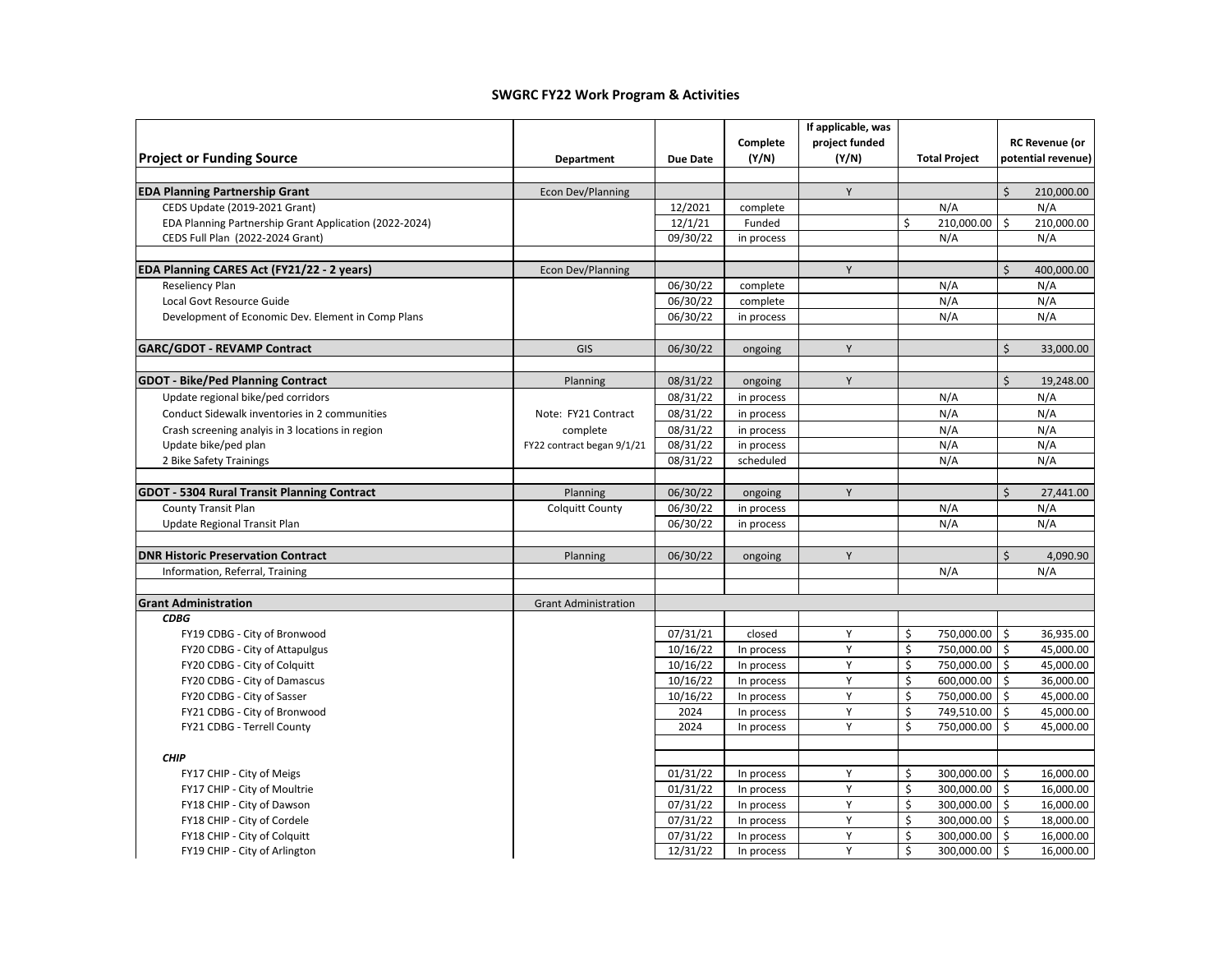|                                                                 |                             |                 |            | If applicable, was |                      |                                   |
|-----------------------------------------------------------------|-----------------------------|-----------------|------------|--------------------|----------------------|-----------------------------------|
|                                                                 |                             |                 | Complete   | project funded     |                      | <b>RC Revenue (or</b>             |
| <b>Project or Funding Source</b>                                | Department                  | <b>Due Date</b> | (Y/N)      | (Y/N)              | <b>Total Project</b> | potential revenue)                |
| FY19 CHIP - City of Donalsonville                               |                             | 12/31/22        | In process | Y                  | \$<br>300.000.00     | \$<br>16,000.00                   |
| FY19 CHIP - City of Sylvester                                   |                             | 12/31/22        | In process | Υ                  | \$<br>300,000.00     | \$<br>16,000.00                   |
| FY20 CHIP - City of Blakely                                     |                             | 07/31/23        | In process | Υ                  | \$<br>300,000.00     | $\mathsf{\$}$<br>10,000.00        |
| FY20 CHIP - Dougherty County                                    |                             | 07/31/23        | In process | Y                  | \$<br>300,000.00     | $\zeta$<br>10,000.00              |
| FY20 CHIP - City of Sylvester                                   |                             | 07/31/23        | In process | Y                  | \$<br>300,000.00     | Ś.<br>10,000.00                   |
|                                                                 |                             |                 |            |                    |                      |                                   |
| <b>ARPA (American Rescue Plan Act)</b>                          |                             |                 |            |                    |                      |                                   |
|                                                                 |                             |                 |            |                    |                      |                                   |
| FY22 - ARPA Broadband Terrell County                            |                             | 2026            | In process | Υ                  | \$<br>9,641,770.00   | \$<br>120,000.00                  |
| FY22 - ARPA Infrastructure - Attapulgus                         |                             | 2026            | In process | Y                  | \$<br>1,223,425.00   | $\ddot{\mathsf{S}}$<br>120,000.00 |
| FY22 - ARPA Infrastructure - Coolidge                           |                             | 2026            | In process | Υ                  | \$<br>624,238.00     | \$<br>37,752.00                   |
| FY22 - ARPA Infrastructure - Leary                              |                             | 2026            | In process | Y                  | Ś.<br>4,512,850.00   | $\zeta$<br>120,000.00             |
|                                                                 |                             |                 |            |                    |                      |                                   |
| <b>EDA</b>                                                      |                             |                 |            |                    |                      |                                   |
| EDA DR Albany Infrastructure                                    |                             | 05/28/23        | in process | Y                  | Approx \$8 million   | Ś.<br>25,000.00                   |
|                                                                 |                             |                 |            |                    |                      |                                   |
| <b>USDA Housing Preservation Grant</b>                          | <b>Grant Administration</b> |                 |            |                    |                      |                                   |
| FY20 HPG                                                        |                             | 10/30/21        | Awarded    | Y                  | \$<br>100,000.00     | $\ddot{\mathsf{s}}$<br>15,000.00  |
| FY21 HPG                                                        |                             | 12/31/22        | Awarded    | Y                  | \$<br>100,000.00     | \$<br>15,000.00                   |
|                                                                 |                             |                 |            |                    |                      |                                   |
| Georgia Department of Community Affairs (DCA) Planning Contract | Planning                    | 06/30/22        |            | Y                  |                      | $\zeta$<br>160,747.00             |
| <b>Comprehensive Plan 5-Year Updates</b>                        |                             |                 |            |                    |                      |                                   |
| <b>Decatur County</b>                                           |                             | 10/31/22        | in process |                    | N/A                  | N/A                               |
| <b>Miller County</b>                                            |                             | 10/31/22        | in process |                    | N/A                  | N/A                               |
| Calhoun County                                                  |                             | 06/30/22        | in process |                    | N/A                  | N/A                               |
| Dougherty County/City of Albany                                 |                             | 10/31/21        | Complete   |                    | N/A                  | N/A                               |
| <b>Grady County</b>                                             |                             | 10/31/21        | complete   |                    | N/A                  | N/A                               |
| Early County                                                    |                             | 06/30/22        | in process |                    | N/A                  | N/A                               |
| <b>Mitchell County</b>                                          |                             | 10/31/22        | in process |                    | N/A                  | N/A                               |
| Seminole County                                                 |                             | 10/31/22        | in process |                    | N/A                  | N/A                               |
| <b>Baker County</b>                                             |                             | 10/31/22        | in process |                    | N/A                  | N/A                               |
| Worth County (Broadband Update)                                 |                             | as needed       | Complete   |                    | N/A                  | N/A                               |
| Thomas county (Broadband Update)                                |                             | as needed       | in process |                    | N/A                  | N/A                               |
| <b>Colquitt County</b>                                          |                             | 06/30/22        | in process |                    | N/A                  | N/A                               |
| Thomas County - Service Delivery Strategy Update (SDS)          |                             | as needed       | in process |                    | N/A                  | N/A                               |
| Early County - Service Delivery Strategy Update (SDS)           |                             | as needed       | Complete   |                    | N/A                  | N/A                               |
| Calhoun County - Service Delivery Strategy Update (SDS)         |                             | as needed       | Complete   |                    | N/A                  | N/A                               |
| Seminole County (Broadband Update)                              |                             | as needed       | in process |                    | N/A                  | N/A                               |
|                                                                 |                             |                 |            |                    |                      |                                   |
| <b>Comprehensive Plan Reviews</b>                               |                             |                 |            |                    |                      |                                   |
|                                                                 |                             |                 |            |                    |                      |                                   |
| <b>Regional Plan (update)</b>                                   |                             | 06/30/22        | In process |                    | N/A                  | N/A                               |
|                                                                 |                             |                 |            |                    |                      |                                   |
| <b>Regional Work Program</b>                                    |                             | 06/30/22        | In process |                    | N/A                  | N/A                               |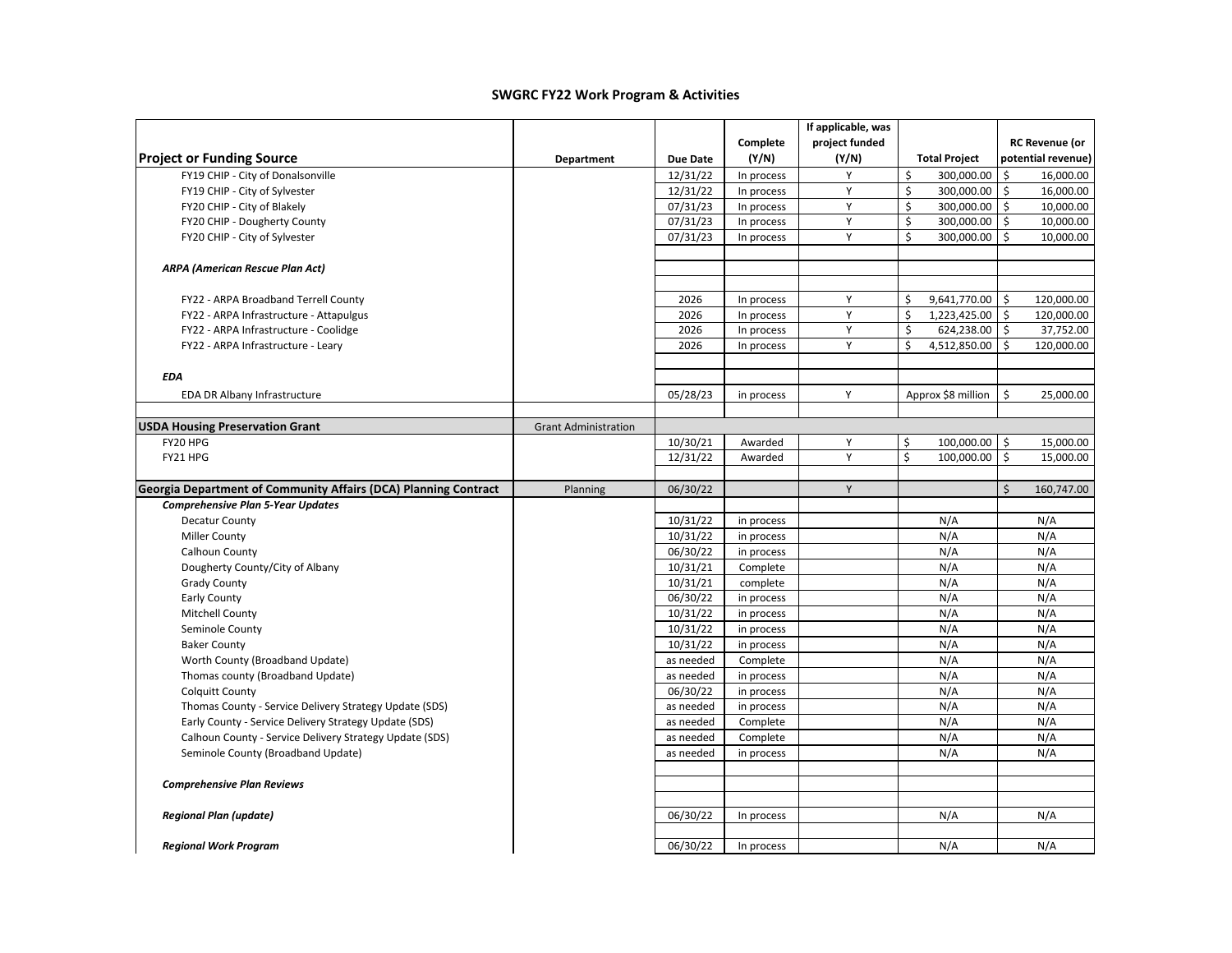|                                     |            |                 |             | If applicable, was |                      |                       |
|-------------------------------------|------------|-----------------|-------------|--------------------|----------------------|-----------------------|
|                                     |            |                 | Complete    | project funded     |                      | <b>RC Revenue (or</b> |
| <b>Project or Funding Source</b>    | Department | <b>Due Date</b> | (Y/N)       | (Y/N)              | <b>Total Project</b> | potential revenue)    |
|                                     |            |                 |             |                    |                      |                       |
|                                     |            |                 | (2) Stories |                    |                      |                       |
| <b>Regional Success Stories</b>     |            | March 2022      | submitted   |                    | N/A                  | N/A                   |
| <b>Housing Task Force</b>           |            |                 |             |                    |                      |                       |
| Annual Housing Conference           |            | May 2022        | in process  |                    | N/A                  | N/A                   |
| <b>Grant Writing Workshop</b>       |            | Oct 2021        | Complete    |                    | N/A                  | N/A                   |
|                                     |            |                 |             |                    |                      |                       |
| <b>Plan Implementation Meetings</b> |            |                 |             |                    |                      |                       |
| City of Ochlocknee                  |            | 08/04/21        | Complete    |                    | N/A                  | N/A                   |
| City of Sumner                      |            | 06/27/21        | Complete    |                    | N/A                  | N/A                   |
| City of Arlington                   |            | 02/28/22        | Complete    |                    | N/A                  | N/A                   |
| City of Attapulgus                  |            | 02/26/22        | Complete    |                    | N/A                  | N/A                   |
| Cityof Baconton                     |            | 04/10/22        | Complete    |                    | N/A                  | N/A                   |
| City of Bainbridge                  |            | 02/26/22        | Complete    |                    | N/A                  | N/A                   |
| <b>Baker County</b>                 |            | 05/12/22        | upcoming    |                    | N/A                  | N/A                   |
| City of Blakely                     |            | 03/11/22        | Complete    |                    | N/A                  | N/A                   |
| City of Brinson                     |            | 02/27/22        | Complete    |                    | N/A                  | N/A                   |
| City of Bronwood                    |            | 04/01/22        | Complete    |                    | N/A                  | N/A                   |
| Calhoun County                      |            | 02/09/22        | Complete    |                    | N/A                  | N/A                   |
| City of Camilla                     |            | 04/08/22        | Complete    |                    | N/A                  | N/A                   |
| City of Climax                      |            | 02/26/22        | Complete    |                    | N/A                  | N/A                   |
| Colquitt                            |            | 02/22/22        |             |                    | N/A                  | N/A                   |
|                                     |            |                 | Complete    |                    |                      |                       |
| Colquitt                            |            | 10/20/22        | upcoming    |                    | N/A                  | N/A                   |
| City of Damascus                    |            | 01/15/22        | Complete    |                    | N/A                  | N/A                   |
| City of Dawson                      |            | 04/01/22        | Complete    |                    | N/A                  | N/A                   |
| <b>Decatur County</b>               |            | 02/26/22        | Complete    |                    | N/A                  | N/A                   |
| City of Donalsonville               |            | 04/01/22        | Complete    |                    | N/A                  | N/A                   |
| Early County                        |            | 01/15/22        | Complete    |                    | N/A                  | N/A                   |
| City of Edison                      |            | 02/05/22        | Complete    |                    | N/A                  | N/A                   |
| City of Ellenton                    |            | 03/16/22        | Complete    |                    | N/A                  | N/A                   |
| Grady County                        |            | 03/19/22        | Complete    |                    | N/A                  | N/A                   |
| Iron City                           |            | 04/01/22        | Complete    |                    | N/A                  | N/A                   |
| City of Leary                       |            | 02/28/22        | Complete    |                    | N/A                  | N/A                   |
| Lee County                          |            | 04/08/22        | Complete    |                    | N/A                  | N/A                   |
| City of Leesburg                    |            | 01/10/22        | Complete    |                    | N/A                  | N/A                   |
| <b>Miller County</b>                |            | 02/22/22        | Complete    |                    | N/A                  | N/A                   |
| Mitchell County                     |            | 03/16/22        | Complete    |                    | N/A                  | N/A                   |
| City of Morgan                      |            | 02/05/22        | Complete    |                    | N/A                  | N/A                   |
| City of Newton                      |            | 05/11/22        | upcoming    |                    | N/A                  | N/A                   |
| City of Parrott                     |            | 04/01/22        | Complete    |                    | N/A                  | N/A                   |
|                                     |            |                 |             |                    |                      |                       |
| City of Pelham                      |            | 04/08/22        | Complete    |                    | N/A                  | N/A                   |
| City of Poulan                      |            | 08/05/22        | upcoming    |                    | N/A                  | N/A                   |
| Sale City                           |            | 03/17/22        | Complete    |                    | N/A                  | N/A                   |
| Sasser                              |            | 04/01/22        | Complete    |                    | N/A                  | N/A                   |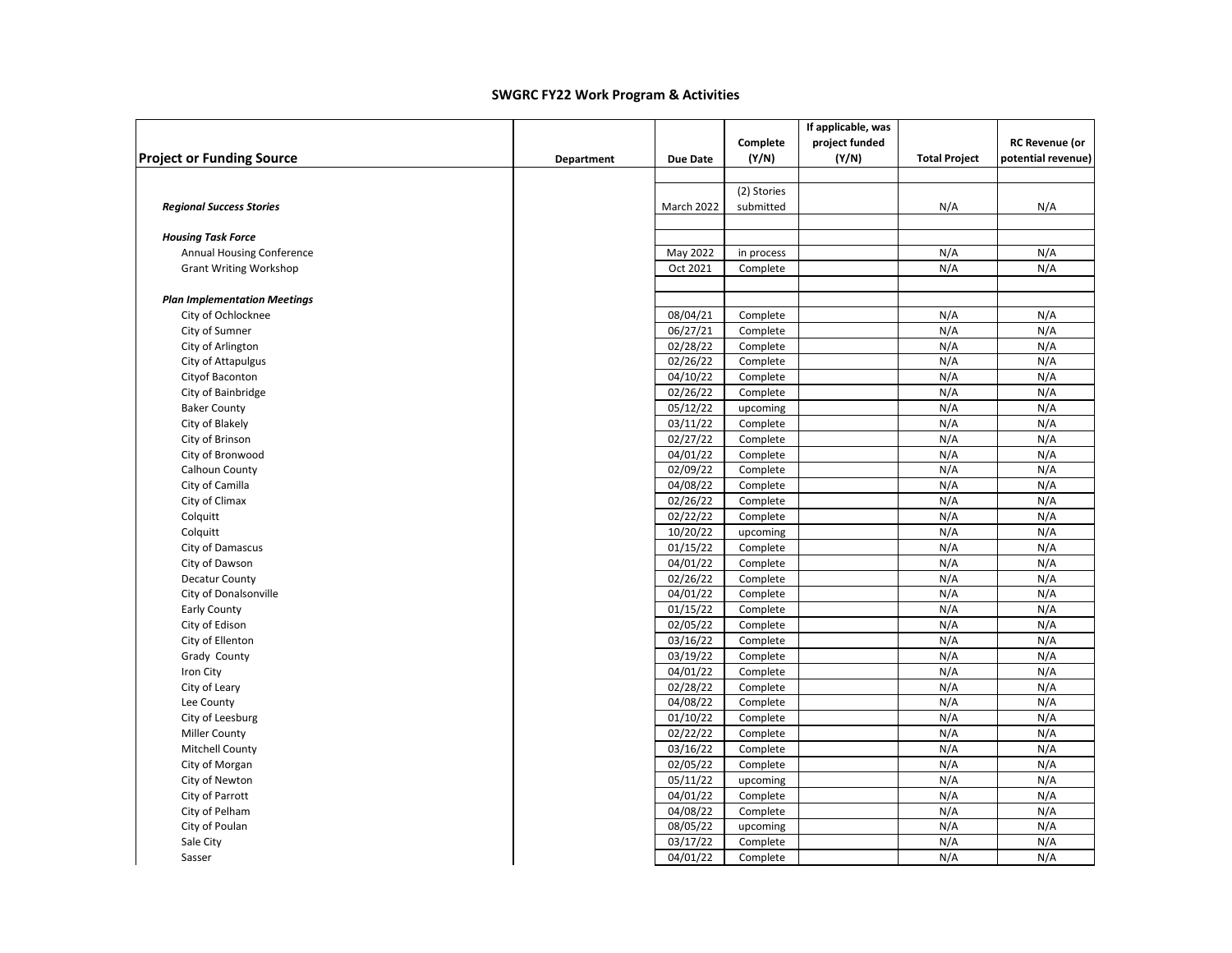|                                                              |            |                  |                       | If applicable, was |                      |                                       |
|--------------------------------------------------------------|------------|------------------|-----------------------|--------------------|----------------------|---------------------------------------|
|                                                              |            |                  | Complete              | project funded     |                      | <b>RC Revenue (or</b>                 |
| <b>Project or Funding Source</b>                             | Department | <b>Due Date</b>  | (Y/N)                 | (Y/N)              | <b>Total Project</b> | potential revenue)                    |
| Seminole County                                              |            | 04/09/22         | Complete              |                    | N/A                  | N/A                                   |
| City of Smithville                                           |            | 04/08/22         | Complete              |                    | N/A                  | N/A                                   |
| <b>Terrell County</b>                                        |            | 04/01/22         | Complete              |                    | N/A                  | N/A                                   |
| <b>Thomas County</b>                                         |            | 04/17/22         | Complete              |                    | N/A                  | N/A                                   |
| City of Whigham                                              |            | 03/11/22         | Complete              |                    | N/A                  | N/A                                   |
|                                                              |            |                  |                       |                    | N/A                  | N/A                                   |
| <b>Regionally Important Resources Plan (RIR)</b>             |            | 06/30/22         | In process            |                    | N/A                  | N/A                                   |
|                                                              |            |                  |                       |                    |                      |                                       |
| <b>Capital Improvement Elements (CIE)</b>                    |            |                  |                       |                    |                      |                                       |
| Lee County                                                   |            | Feb 2022         | complete              |                    | N/A                  | N/A                                   |
| <b>Thomas County</b>                                         |            | June 2022        | in process            |                    | N/A                  | N/A                                   |
|                                                              |            |                  |                       |                    |                      |                                       |
| Local Govt Boundary Mapping & Annex Survey (BAS) (GIS Staff) |            | 06/30/22         |                       |                    | N/A                  | N/A                                   |
|                                                              |            |                  |                       |                    |                      |                                       |
| Local Government Contracts - Planning/Zoning/Other           | Planning   |                  |                       |                    |                      |                                       |
| <b>Pre Hazard Mitigation Plans</b>                           |            |                  |                       |                    |                      |                                       |
| Calhoun County                                               |            | 02/21/22         | Adopted               |                    | N/A                  | \$<br>15,000.00                       |
| Seminole County                                              |            | 04/08/23         | In process            |                    | N/A                  | \$<br>15,000.00                       |
| <b>Mitchell County</b>                                       |            | 01/26/22         | Adopted               |                    | N/A                  | \$<br>15,000.00                       |
| <b>Decatur County</b>                                        |            | 05/01/22         | In process            |                    | N/A                  | \$<br>15,000.00                       |
| <b>Worth County</b>                                          |            | 01/03/22         | Adopted               |                    | N/A                  | \$<br>15,000.00                       |
|                                                              |            |                  | NEW - not             |                    |                      |                                       |
| <b>Grady County</b>                                          |            | August 2023      | started               |                    | N/A                  | \$<br>15,000.00                       |
| <b>Housing Plans/Assessments</b>                             |            |                  |                       |                    |                      |                                       |
| Thomas County - Housing Assessment                           |            | Nov 2021         | complete              |                    | N/A                  | \$<br>7,000.00                        |
| City of Doerun                                               |            | Nov 2021         | complete              |                    | N/A                  | \$<br>2,000.00                        |
| City of Boston                                               |            | Nov 2021         | complete              |                    | N/A                  | $\boldsymbol{\mathsf{S}}$<br>3,000.00 |
| <b>Zoning Ordinances</b>                                     |            |                  |                       |                    |                      |                                       |
| Moultrie                                                     |            | 11/01/21         | in process            |                    | N/A                  | \$<br>12,600.00                       |
| <b>Rural Zone Designation</b>                                |            |                  |                       |                    |                      |                                       |
| Camilla                                                      |            | Aug 2021         | complete              | not designated     | N/A                  | \$<br>5,200.00                        |
| <b>GICH Designation</b>                                      |            |                  |                       |                    |                      |                                       |
| City of Boston                                               |            | August 2021      | complete              | not designated     | N/A                  | \$<br>$\sim$                          |
| <b>Personnel Policies/ Compensation Plan</b>                 |            |                  |                       |                    |                      |                                       |
|                                                              |            |                  | submitted as          |                    |                      |                                       |
| City of Sylvester                                            |            | <b>July 2021</b> | draft                 |                    | N/A                  | \$<br>6,600.00                        |
| <b>Opportunity Zone Designation</b>                          |            |                  |                       |                    |                      |                                       |
| City of Albany                                               |            | Sept 2021        | In process            |                    | N/A                  | \$<br>8,250.00                        |
| <b>Plan First Application</b>                                |            |                  |                       |                    |                      |                                       |
| City of Camilla                                              |            | August 2021      | Denied                | may resubmit       |                      | \$<br>2,400.00                        |
| Urban Redevelopment Plan                                     |            |                  |                       |                    |                      |                                       |
| City of Albany                                               |            | Sept 2021        | submitted as<br>draft |                    | N/A                  | \$<br>6,000.00                        |
| <b>Local Government Training</b>                             |            |                  |                       |                    |                      |                                       |
| City of Cairo - City Council Training                        |            | 02/01/22         | complete              |                    |                      | \$<br>1,000.00                        |